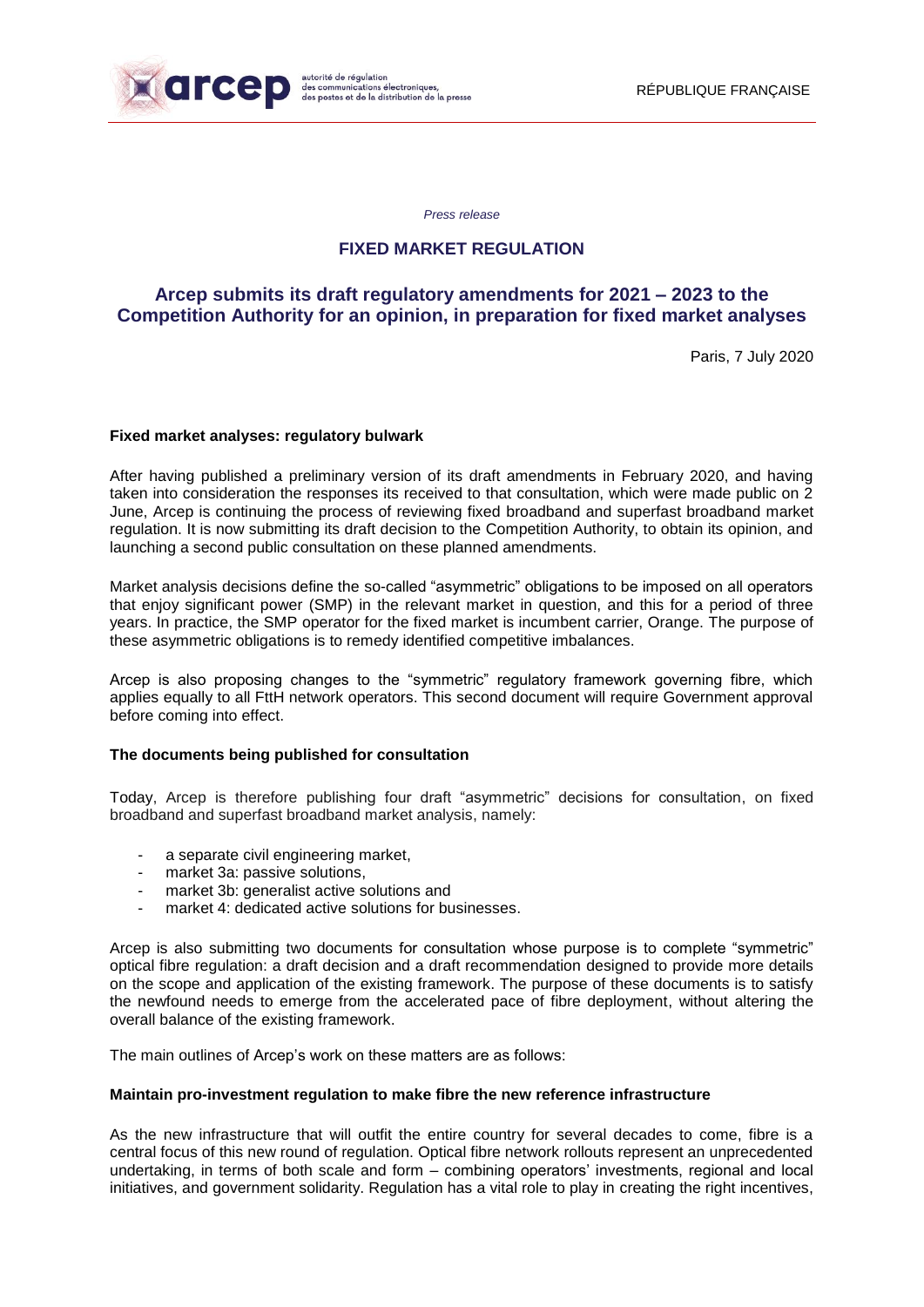and enabling the market to galvanise its full investment power. Arcep's pro-investment regulation has thus served as a real market catalyst over the past several years: driving a rise in spending (unique in Europe) of close to 50% rise in five years, which in 2019 resulted in an unprecedented addition of 4.8 million lines deployed in a single year by infrastructure operators, along with an increase of 7.3 million lines in locations where at least three commercial operators are present at the shared access point. The purpose of the regulation established for 2017 to 2020 was to enable all operators to participate in the investment effort, in areas where Orange stood far too alone. This goal has now been achieved.

Arcep has ascertained that healthy competition now exists in the fibre market. To ensure that this momentum becomes well entrenched, Arcep is proposing to consolidate "symmetric" fibre regulation, which applies equally to all operators. The challenge now is to draw up the guidelines for a fully-fibre France, and so lay the groundwork for an eventually complete transition from the legacy copper network to fibre. To this end, Arcep plans on requiring fibre quality of service guarantees from all operators, to ensure the technology is able to keep all of its promises to every user, both consumers and businesses, and this across the whole of France.

#### **Supporting the transition from the legacy copper network to fibre**

The target now is to achieve a complete switchover from the legacy copper network to fibre, within the next ten years. Here, Arcep welcomes Orange's commitment to this unprecedented effort to migrate away from copper. Within the public sector, Arcep intends to act as the guarantor of this transition, to ensure that it proceeds at the right pace, to protect both users' interests and healthy competition. It is crucial that no user be left behind, and the Covid-19 crisis only served to confirm how vital fibre is to future prospects.

Once the first consultation was complete, Arcep confirmed its initial proposals, which included supporting Orange in its phasing out of the copper network and, in the process, encouraging operators to switch over to fibre where available, while taking a non-discriminatory approach and remaining clear and transparent. In particular, Arcep is opening up the possibility of a precocious commercial switchoff of the copper network, prior to its technical switch-off, and provides details on the terms and conditions for doing so.

These terms and conditions are being stipulated even though Orange's plans are far from fully established. Arcep has not yet received a detailed timetable for the switch-off and the procedure for doing so from Orange. The Authority is thus urging the incumbent carrier to provide some clarity on the terms and conditions of this switch-off, as soon as possible. This detailed plan will give Arcep the ability to examine possible supplementary adjustments, such as shorter timelines. To incentivise the market, Arcep is also planning on introducing a review clause in the pricing framework governing unbundling, which would make it possible to increase unbundling prices if the future plan includes guarantees of an ambitious switch-off plan and timetable.

#### **Providing enterprises with fibre access, and creating a truly competitive business market**

Having products designed specifically for businesses is another major issue. The aim is to democratise fibre access products for SMEs, both by opening the way for less expensive solutions and by diversifying the quality of service tiers that can be marketed. For both generalist access products and specific high-quality products, this requires a dynamic wholesale market for active solutions that can rely on several suppliers, and makes room for wholesale-only operators, to help foster a large ecosystem of business operators.

Progress has been made on creating a competitive wholesale market for active FttH products, but there is still some way to go. Arcep will therefore continue to work on fostering its development. It also plans on requiring all FttH networks to introduce a passive solution with increased quality of service (guaranteed fault repair times of 10 hours and four hours) to guarantee that every enterprise, regardless of where they are located in the country, has access to a fibre plan tailored to their needs, and to adjust the regulation of pioneer fibre networks (dedicated optical local loop) to take the gradual emergence of these products on FttH networks into account.

**Anne-Lise Lucas [www.arcep.fr](http://www.arcep.fr/) [RSS](/feed/::www.arcep.fr:?eID=tx_rssforge&feedid=2&h=14df1) feed** [anne-lise.LUCAS@arcep.fr](mailto:anne-lise.LUCAS@arcep.fr) **[@ARCEP](http://www.twitter.com/ARCEP) F** [Facebook](https://www.facebook.com/arcep.fr) e-Newsletter Tel.: 01 40 47 71 37 [LinkedIn](https://www.linkedin.com/company/arcep) [Dailymotion](http://www.dailymotion.com/ARCEP) Mailing lists

**Press liaison Follow ARCEP Subscribe**